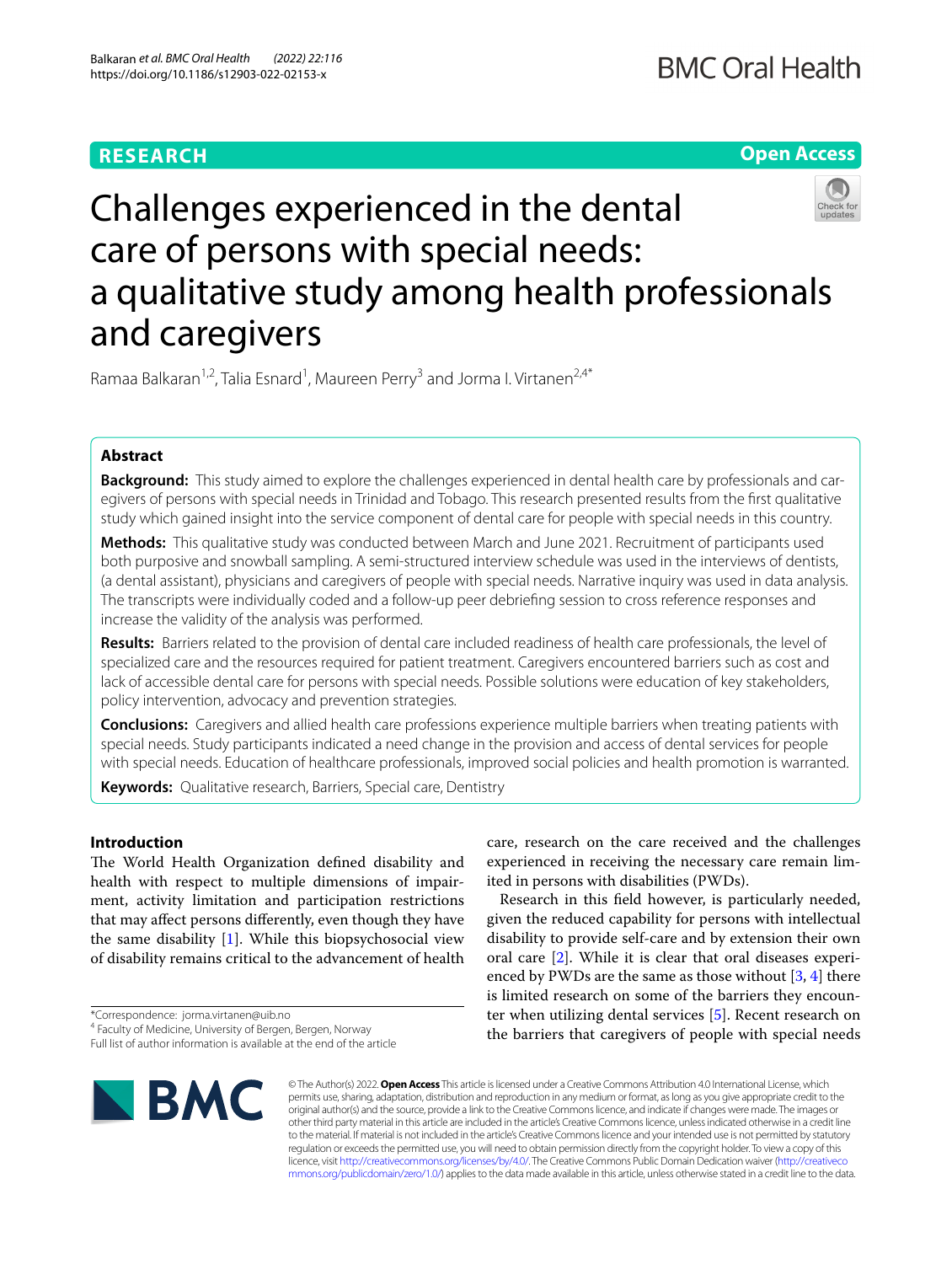encounter, include, but are not limited to, inaccessibility to buildings or facilities, discrimination by healthcare staff and lack of information, also strengthen the need for this type of research [\[6](#page-7-5), [7\]](#page-7-6). Furthermore, access to oral healthcare may be afected by both the service provided and the personnel  $[8]$  $[8]$ . This inevitably leads to reduced dental care in PWDs.

This issue of the dental care of people with special needs is of particular concern in Trinidad and Tobago, a twin island in the Caribbean, in which approximately 4% (52,000) of the total population of 1.4 million people, have a disability [[9\]](#page-7-8). Lack of accessibility to special needs dental care in the country has led to a greater demand for dental care in this population. Research regarding the challenges of key stakeholders, including health care professionals (HCP) and primary caregivers, in the process of providing dental care is scarce. To the best of the authors' knowledge there have been no studies conducted locally on this topic. Qualitative research is useful here as it provides a deeper understanding of a social phenomenon based upon in-depth research of a particular experience. A comprehensive study providing an opportunity to better understand these barriers to dental care by people with special needs has been launched in Trinidad and Tobago. The objective of this study was to explore the challenges experienced in dental health care by professionals and caregivers of PWDs in Trinidad and Tobago.

# **Materials and methods Research design**

Narrative inquiry was used to capture the stories of caregivers and HCPs of people with special needs. This was used to denote the accounts of participants with an understanding of the ability of people to tell the stories in ways that make sense to them  $[10]$  $[10]$ . Narrative inquiry was used to examine specifc instances/critical instances where doctor-patient or other interactions afected the perceptions and experiences of PWDs or for their caregivers. This narrative study also draws on the behavioural model of health services use to give voice to some of the relational and social considerations to be included within the delivery of dental care. While initial applications have used quantitative analysis to assess the relevance of socio-demographic and enabling factors (in the form of income and health density), the relational and social aspect of this behavioural consideration is substantively absent. The unique contribution of this study therefore is in the qualitative exploration of these relational and structural dynamics on the perceptions and experiences of healthcare providers and caregivers. Additionally, it served to contextualize the perceptions and experiences related to these and to depict the key aspects of this process.

# **Methods**

The principal investigator (PI) solely collected data related to the objectives of the study via semi-structured interviews. Questions were focused on persons with special needs, how they treated within the dental care system, the adequacy and appropriateness of this care, the readiness and knowledgeability of caregivers and medical professions to provide care, the frequency and experiences related to these visits, as well as the challenges that they experience within this process. These questions however were slightly diferentiated for caregivers vis-à-vis that of healthcare professionals. The questions were then subjected to the process of ensuring face validity whereby another coauthor, TE, further reviewed the questions for appropriateness and cultural suitability. There was consistency of questions within and across each group. The two groups comprised caregivers and (HCPs) (physicians and dental health care providers (DHCPs)). These interviews lasted approximately one hour, were conducted virtually using the Zoom platform and recorded with the written permission of participants between March to June 2021. Participants were informed of the voluntary nature of the interviews before giving consent. All identifers were removed from the interviews upon transcription.

#### **Participants**

There were sixteen participants for this study. The use of semi-structured interviewed with these 16 participants allowed for rich and in-depth data, around the perceptions and lived experiences of participants. This number is consistent with the number of participants within in-depth qualitative research (usually 3–12) and was sufficient to achieve the broader aims of this qualitative research. These participants fell into three key groups, namely DHCPs, caregivers, and physicians. In each case, the interviewers collected data for the three categories. Recruitment involved both purposive and snowball sampling. The purposive sampling identified physicians and DHCPs who had experience with patients with special needs as well as caregivers. Snowballing sampling was then used for referrals from both potential colleagues and caregivers who could contribute to the study. Once consented, a day and time for the interview as established. There were no refusals to participate. Table  $1$  captures the distribution of participants based on demographics. Ethical approval for this research was granted by the local ethics Committee (CREC-SA.0820/03/2021).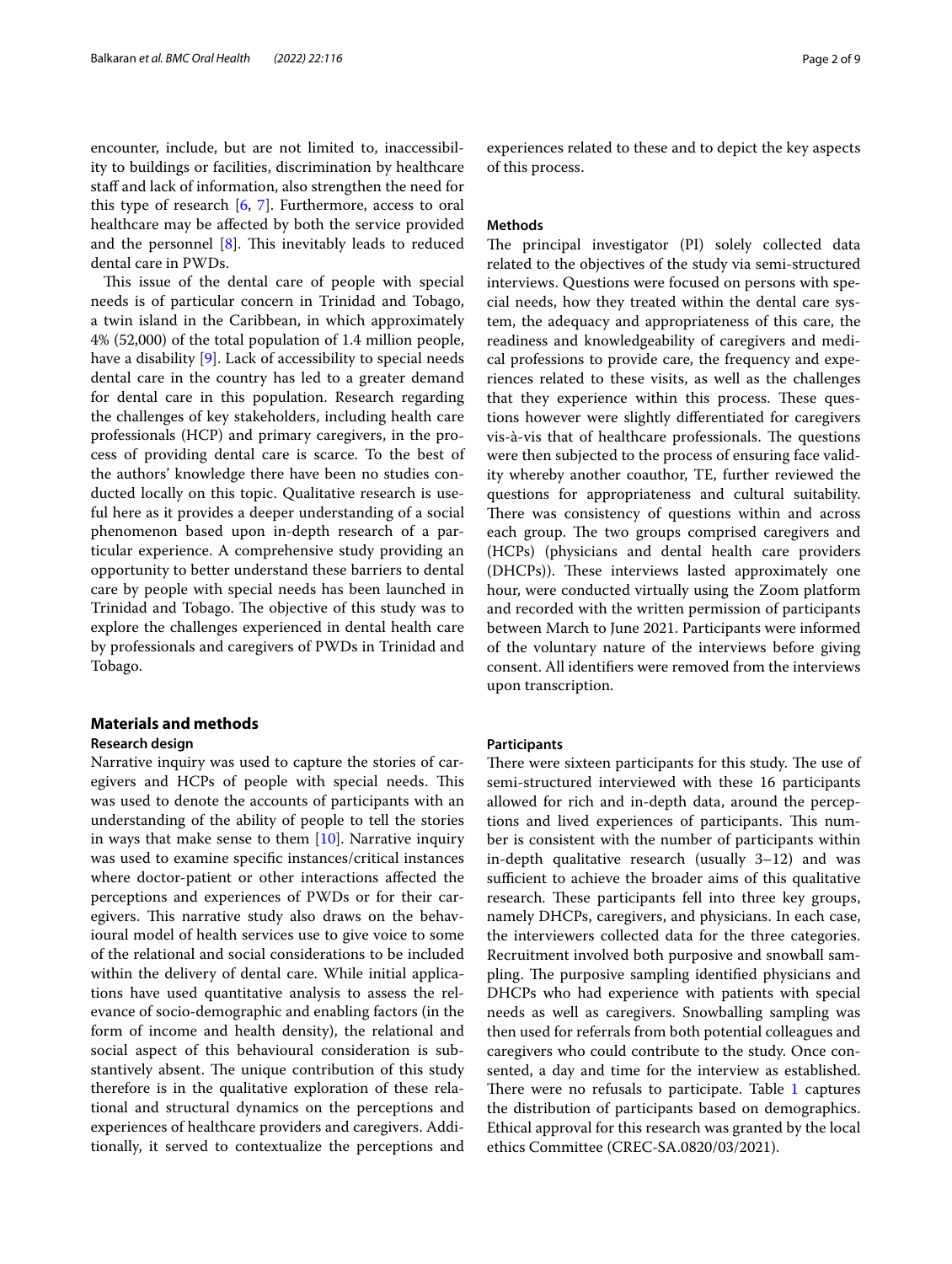<span id="page-2-0"></span>

| <b>Participants ID</b>               | Transcript# | Sex    | <b>Ethnicity</b> | Age      | Children and ages with/without disability             |
|--------------------------------------|-------------|--------|------------------|----------|-------------------------------------------------------|
| D1 (dental therapist/assistant)      | 3           | F      | M                | 39       | N/A                                                   |
| D <sub>2</sub>                       |             | M      | $\mathsf{IC}$    | 53       | N/A                                                   |
| D <sub>3</sub>                       | 9           | F      | AC               | 31       | N/A                                                   |
| D <sub>4</sub>                       | 11          | F      | AC               | 32       | N/A                                                   |
| D <sub>5</sub>                       | 12          | F      | AC               | 48       | N/A                                                   |
| CG1 (self-advocate)                  | 2           | M      | $\mathsf{IC}$    | 52       | None                                                  |
| CG2                                  |             | F      | M                |          | 2-1 is 23 with autism, other is 21 without disability |
| CG3                                  | 4           | M      | AC/M             | 58       | 1-22 with DS                                          |
| CG4 (2 caregivers)                   | 6           | M      | $1-M$            | $1 - 65$ | 2-1 is with 27 CP other is 37 without disability      |
|                                      |             | M      | $2-M$            | $2 - 42$ | 2-1 is 8 with CP other is 17 without disability       |
| CG5 (self-advocate with interpreter) | 10          | Both F | AC               | 49       | None                                                  |
| P <sub>1</sub>                       | 5           | F      | $\mathsf{IC}$    | 35       | N/A                                                   |
| P <sub>2</sub>                       | 8           | M      | $\mathsf{IC}$    | 44       | N/A                                                   |
| P <sub>3</sub>                       | 13          | F      | AC               | 54       | N/A                                                   |
| <b>P4</b>                            | 14          | F      | $\circ$          | 46       | N/A                                                   |
| P <sub>5</sub>                       | 15          | F      | IC               | 70       | N/A                                                   |

Groups of participants: D—Dental professional, CG—Caregiver, P—Physician

Ethnicity of participants: M—Mixed, IC—Indo-Caribbean, AC—Afro-Caribbean, O—Other

#### **Data analysis**

To address the issue of validity, researchers adapted key strategies for securing the trustworthiness; including those of credibility, transferability and confrmability of the data [\[11](#page-7-10)]. After transcription via software program (Otter.ai version 2.0), the PI reviewed and edited all transcriptions for accuracy of the recording. Researchers then individually coded the transcripts, cross-referenced responses through a follow up peer debriefng session, to check for the dependability of interpretations. Peer debriefng served as a way to speak to the difering views among three co-authors, where they existed, and to decide on the most appropriate and justifable interpretation of the data. Researchers also ensured the manual identifcation of narrative codes to draw on the relational aspects of the experiences related to dental care and then had a discussion of comparative coding with interpretation of possible themes. This also allowed for strengthening of the data interpretation and relatedly the validity of the fndings.

Researchers also used this session to draw themes from the findings and to identify negative cases. The negative cases were used to capture diverging views of participants and to ensure that there is analytical rigor. To ensure the transferability of the data, the researchers applied thick description of the data and detailed accounts of verbatim responses to specifc issues or themes as they unfolded. These measures, where applied, were seen as critical to the process of aligning the problem being examined, the methods and the analysis of the said data [[12\]](#page-7-11).

## **Results**

The challenges related to the provision of dental care was a central issue within the results. This unfolded as a complex issue with the readiness of HCPs or their ability to provide treatment for patients with special needs. These apprehensions however extended into the inability to provide specifed care for these patients and the lack of resources to do so. The following sub-sections expand on these two issues.

# **Specifcity and inadequacy of care**

The data also captured the nuances of providing holistic treatment. At a general level, D1 for instance spoke about the need to consider the spectrum of special needs and the gendered relations between health care providers and patient. D1 noted therefore that "sometimes, …. patients would prefer having females only; some of them would respond to males only. But that would be based on the history of whatever they've been through … or on the spectrum of special needs for the patient…" For CG1 these concerns for the spectrum of disability and the gendered sensitivities were particularly important given that many HCPs still "…operate [as if they are still working from] a textbook [without an understanding that] each patient is diferent" and with diferent experiences or circumstances, which collectively may afect how they see and receive the treatment for health care providers.

CG4 reiterated therefore that "[we need] a special area for people with disabilities" that takes into consideration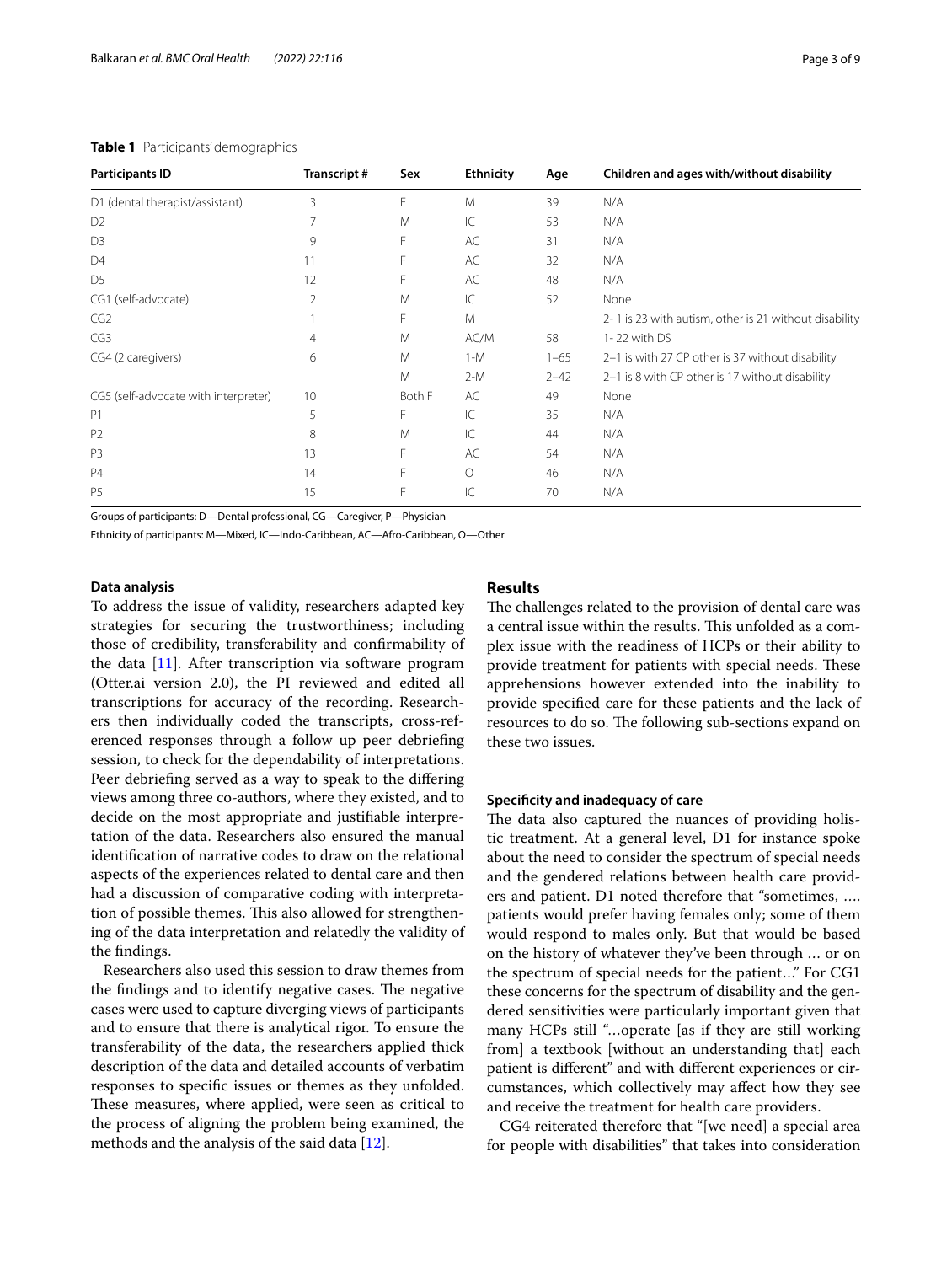these social, medical and relational issues. CG4 noted therefore that…, "when they come in…[they] meet everybody…in the same situation so [that they] could relate to each other…[to] have a conversation; it makes one another comfortable …." P4 also concurred:

*"I think there should be specialized dental clinics for children with special needs…where they're coming in with children who look like them… [with adequate] time…so that the dentist themselves can feel quietly confdent and take their time and do what they need to do with the thoroughness that is required."*

Against the consideration for specialized and holistic care, P1 called for a collaboration to "…include dental and physiotherapy and occupational therapy, speech therapy, medical teams, social workers, psychiatrists, [and] psychologists". For D5 this level of holistic care was particularly needed to address the overall quality of life for PWDs. D5 reiterated therefore that "…. if you take out …. 10 to 15 teeth, we may get them out of pain, but you don't add to …. their quality of life, in terms of nutrition and wellbeing". Given these considerations for an extended or specialized service, P5 also suggested that there is a need for much better collaboration and information fow between primary and secondary (tertiary) care needed.

Given the above, P2 suggested that there was a general lack of accommodation for the wide spectrum of children with special needs. D5 highlighted the lack of resources for "everything related to delivering examination and diagnostics, and actually treating patients…. I think that's basically the three avenues… not being able to assess patients properly, and then not being able to deliver the care because of limited things like sedation and general anesthesia." P3 extended the discussion on the limited treatment options available for PWDs and the concerns for the appropriate of the medical treatment that they receive. In providing some detail, P3 shared this experience:

*".. I had to have an adult with a mental age of about fve remove wisdom teeth because they were infected and impacted. The dentist sent me a letter asking me if I felt that this could be done under local anesthetic. And could I prescribe something that could sedate the patient? And clearly the dentist is dangerous. So, I told him that I immediately gave a letter to xx hospital got an appointment…[but] you can't leave that child in pain…. could I give Valium to the child to knock the child out? I was like, but you're going to need to sedate the child properly. And you need to do all four one time."*

In some cases, the interviewees suggested that the use of technology was an option in the possibility of prevention of oral diseases. Yet, there were also concern as to the suitability and efficiency of this option. P3 stated "I don't know how much of an oral examination is possible by telemedicine, but there could be some attempt at doing that from a preventive health, preventive oral health point of view… little dental care packages made available for persons who may be known to the clinic, but unable to come."

# **Challenges for caregivers**

Caregivers also presented unique perspectives on some of the drawbacks for accessing quality dental care. This included the cost of the preparation and attention required to receive dental care and lack of social support in the process of accessing dental care for people with special needs. These are discussed in the following subsections.

#### **Cost requirement and responses**

Many of the caregivers spoke to the socio-economic realities that they faced and the related difficulties in securing dental care for their children and relatives. At a central level, this issue of the fnances remained a core challenge for caregivers, with related concerns, not just for the coverage of dental related fees, but also for that of transportation and other services needed to support the visit. D5 therefore stated that:

*"Finances is a big, big issue, [that is] having enough money to attend clinic, hiring a vehicle if they're wheelchair bound. [it is also about access]. It may sound silly but things that you take for granted [also have fnancial implications including] being able to aford toothpaste, and toothbrush and mouth rinses and all the fancy things [that are] shown to you [as a] suggest[ion of how] you [can attend to dental needs by using things like] special care brushes and whatever else. Unless [the patient has it], [it is important to] give it to them they're not going to have access to these things.*

Similarly, P3 who viewed transportation as a barrier to accessing dental care.

*"Sometimes the lack of access of care within the public health sector, for children healthcare is free. But some person they may be living in such levels of integer that they still can't aford, especially if they are positioned in remote areas where they may have to hire some form of transport exclusively to come to wherever the point of service is so that's sometimes a barrier."*

The issues therefore of access and affordability are related to their socio-economic status and inadvertently,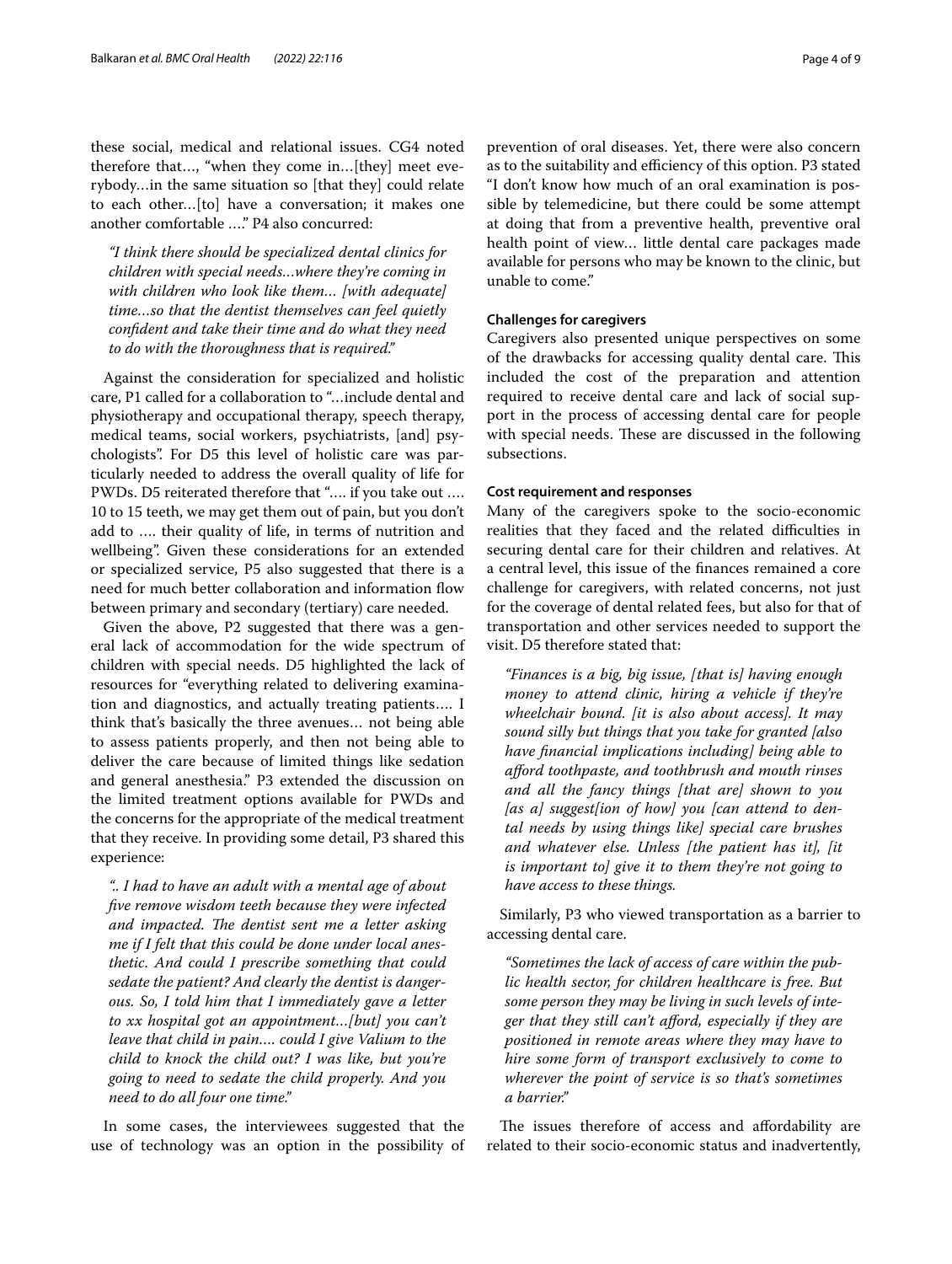inability to address the dental needs of their children or relatives. P4 reiterated that, "my clientele is really low socio economic; they have a hard-enough time meeting special needs nutrition, rent is a struggle, much less for special nutrition, nutritional needs, much less a visit to the dentist."

Despite the challenges that they face, participants also stressed on the lack of responsiveness to these. Six interviewees spoke specifcally to the lack of accommodation or responsiveness to infrastructural, institutional, and social support needs when responding to PWDs. For most patients, these infrastructural and institutional challenges that extended into long wait time, a lack of accommodation, with heightened periods of frustration. Thus, while dental services remained accessible to persons through the clinic, these caregivers called for greater attention to the type of accommodation and level of institutional support that were provided to support persons with disabilities. For example, CG2 shared:

*"A lot of times, people with special needs don't access services, like the typical person. And they may not have a tolerance to wait in clinics, free clinics for a long period of time. And so, I was really happy when you decided to do this because … we have been dealing with clients who trying to access basic services, in the hospital, in the clinics, and so on. A lot of families do not take the children to the clinics, because of the long waiting time. And when they do, they just see the doctor like for 5-10 minutes, and then they probably prescribed or they're not sure what's happening."*

For other participants, this non-response or inadequate response/provisions for PWDs also extended to situations that they face at the level of the society. CG4 therefore stated "there isn't much consideration when it comes to people with disability. In terms of the things like government offices, transport, supermarkets, things like that, there isn't much consideration, it's always an afterthought."

#### **Moving forward: call to action**

In addressing these issues, participants called for policy interventions with specifc attention to the education of key stakeholders, advocacy, and preventative action, discussed below.

Participants also suggested that a national policy is required that prioritizes dental care for PWDs. P2 spoke about the defciency in the resources needed to support people with special needs.

…. disability services are the last to get attention in terms of resources." [It would be good] "to have services for kids zero to 18 years in the public service and a mechanism by which if the general dentist is not able to manage the child, they can refer to a special needs dentist in the public system, which is free of charge."

P3 also spoke about this strategy: "on a national level we're talking about governmental policy and plans that would allow for greater access of children with special need to have equitable access to health care." P4 further advocated for a national response given that the perception that their concerns go unaddressed. P3 summed this up with the statement that "the only thing in the public sector that they do is pull teeth. Literally. That's it!".

To address these concerns, caregivers also called for policy interventions with attention to the requirements for health promotion and outreach campaign. The common risk factor approach was also suggested as a solution to health promotion in this population,.CG1 captured this in the reference to:

*"…people['s] lifestyle…. [where] we have very high [number of people] with non-communicable [diseases]* like high blood pressure, diabetes. [These] *were very high because of our sugar content intake, carbohydrate intake. And same thing it impacts on the teeth…. I think we need to shift our policy or strategy for the prevention…reduce high sugar, content, food and so on."*

The call in this case was for government to use their legislative and executive power to redirect funding to strategies that support healthy lifestyles at a national level. For most participants however, addressing the issue of health promotion required some measure of advocacy and outreach. P4 suggested …. "going to do home visits to old age homes or homes where there are persons with special needs…would be invaluable to them…even if it's once a year." These measures unfolded as complimentary mechanisms to support a more systemic approach to health care agendas in Trinidad and Tobago.

In educating/sensitizing DHCPs for people with special needs, participants also noted that information should be available to caregivers to help them improve the lives of their loved ones. For these participants, this required training and education on the requirements for supporting PWDs. P1 for instance raised the issue of the lack of information given to caregivers:

*"… because they, they didn't have any access to get proper advice on dental care from when these children were a lot smaller, because I think a lot of them would not need such massive sedation or not need to have such a massive cleaning because trying to get a cerebral palsy child eight years of age to put a toothbrush in their mouth, it's going to feel really weird and the sensory parts of it and all of that, when it*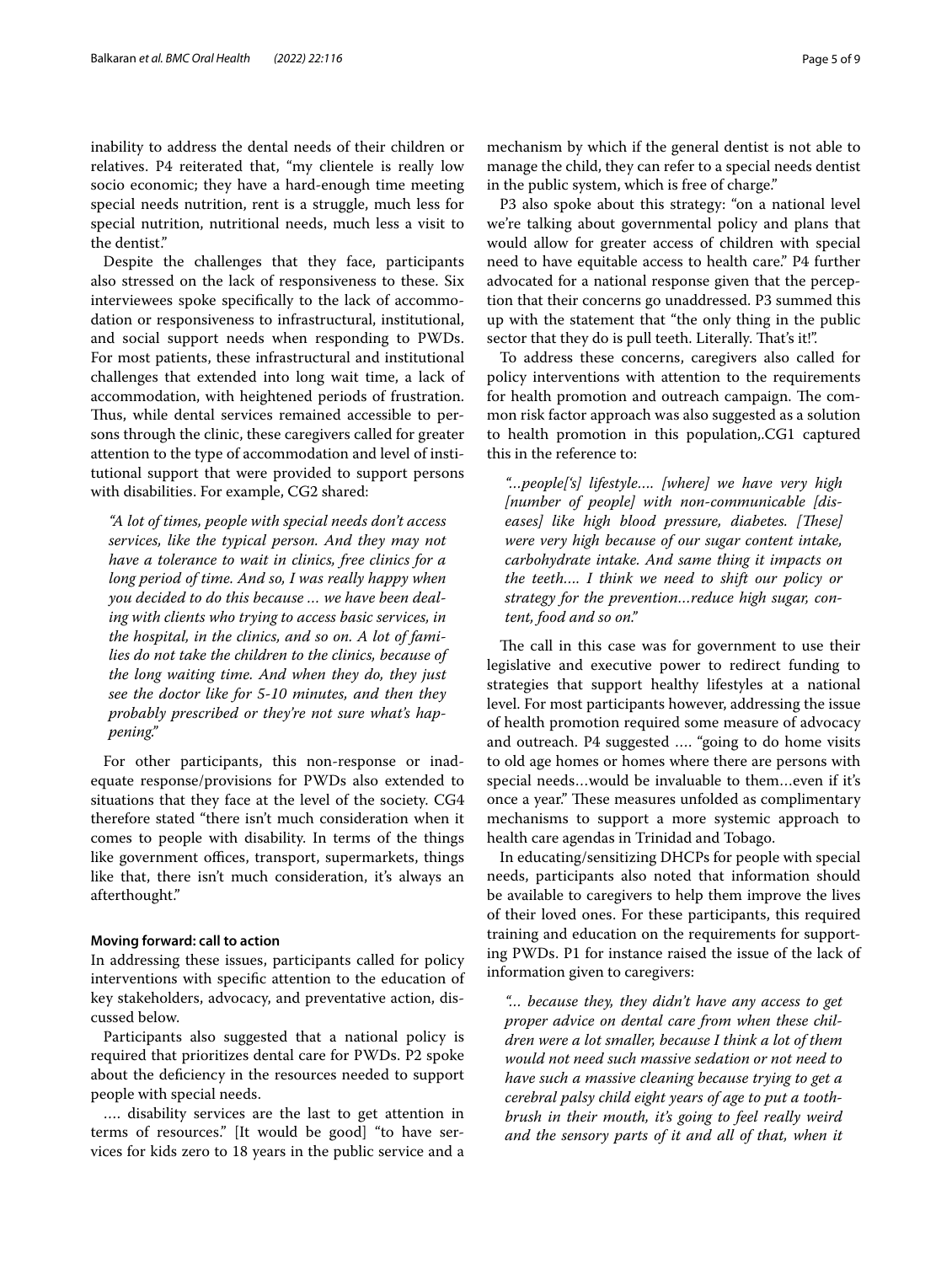*could have been introduced at a much younger age and wouldn't be …. that difcult."*

Preventative healthcare was discussed by most participants. CG1 stated that "prevention is better than a pound of cure". P2 said "we should be very proactive…. I wish that kids can have routine dental checks and visits with our dentist regularly to maintain dental and oral health. So that we can take up our preventative approach to dental can avoid all the …. complications…" Interviewees also called for the training of HCPs to manage people with special needs. For instance, CG5 desired better communication "I would like all dentists to know about the deaf community, the blind and other diferently abled and learn sign language." P4 sought curriculum changes. "I do think the curriculum needs to refect that, special needs, is a vulnerable population and should be treated as such, I think if our junior dentists are taught from now, then we stand the chance for the future generation."

To address these infrastructural limitations, health care providers called for greater use of soft skills to connect patients to their HCPs. In that regard, HCPs underscored the importance of empathy. D2 shared:

*"A lot more empathy. Maybe if dental students could have a special session …. because going to the dentist is scary. It really is because of some of the stuf, and then the noise, it scary for …. an adult with awareness, much less for somebody who's half blind and is hearing things coming to them…."*

D1 spoke to the importance of building trust.

*"..it's a challenge to get them inside the clinic, because they are so afraid, or they are not familiar with you…. or just a touch is too much for certain patients, ... a touch of somebody unfamiliar"*

Collectively, the discussions reiterated the need for training and educating on specifc competencies, skills sets and knowledge requirements to better support PWDs.

## **Discussion**

This study presented the first insight into the main challenges impacting dental attendance in PWDs which are, dental care that is both accessible, and afordable. An inclusive approach to the defnition of PWDs, allowed for multiple subgroups/spectra of disability to be included in this research, which was similar to other literature that assessed the health services for PWDs [\[13](#page-7-12)]. The main strength of this research is that it was the frst qualitative study that deals with the service component of dental care for people with special needs in Trinidad and Tobago. The study also presents diverse accounts of the experiences and challenges with the service aspects of this process from HCPs, self-advocates, and caregivers. The international literature also is limited in that regard.

From the caregivers' perspectives, the study also confrmed the relevance of the social and relational aspects of dental care for PWDs. Key concerns for participants were therefore the lack of social support to address their already disadvantaged social and economic circumstances including the lack of transportation, lack of wheelchair access, or special institutional arrangements to cater to the needs of persons with special needs. The connection of these institutional factors to dental care is also similar to other literature [\[6](#page-7-5), [7,](#page-7-6) [14](#page-7-13)]. Caregivers added to this understanding with specifc attention to the perceived lack of experience of the dentist and dental staf to treat patients with special needs. While these fndings are consistent with existing research that highlights the need to better prepare dental students by the increased time spent with patients with disabilities [[15\]](#page-7-14), participants also called for the inclusion of soft skills to enhance the interactions and interrelations between patient-healthcare provider. These soft skills were perceived to be relevant particularly given the lack of respect for persons with disabilities and a related lack of sensitivity to the unique medical and social circumstances that they face. In this way, the caregivers underscored the importance of not just the social and the behavioral aspects of dental care, but also, that of institutional factors (such as infrastructure and capacity), which also impact both the quality/ specificity of care received.

From the HCP, the fndings also call for greater considerations of the knowledge, training, and capacity to design and delivery specifc dental services for PWDs. These calls were based on the stories of dentists who had negative experiences themselves, and who, although they were willing to treat patients with disabilities, generally felt that they either lacked the knowledge or tools to perform the treatment safely in either the public or private setting. This discomfort by dentists in the treatment of patients with special needs was also found in recent literature [\[5,](#page-7-4) [7,](#page-7-6) [16](#page-7-15)]. Additionally, dentists discussed the lack of cooperation of patients with disabilities and the reduced treatment options which were available. Similarly, other research has highlighted the correlation between tooth loss and lack of ability to cooperate with the dental treatment [\[17](#page-7-16)]. Increased tooth loss was also discussed by participants in this study with respect to the resulting reduced quality of life. Furthermore, our fndings emphasized the need for dentists to be trained to communicate with PWDs at both the undergraduate and postgraduate levels in a more sensitive manner [\[7](#page-7-6), [18,](#page-7-17) [19](#page-7-18)]. Many HCPs were also appreciative of the societal issues that some patients with disabilities have and often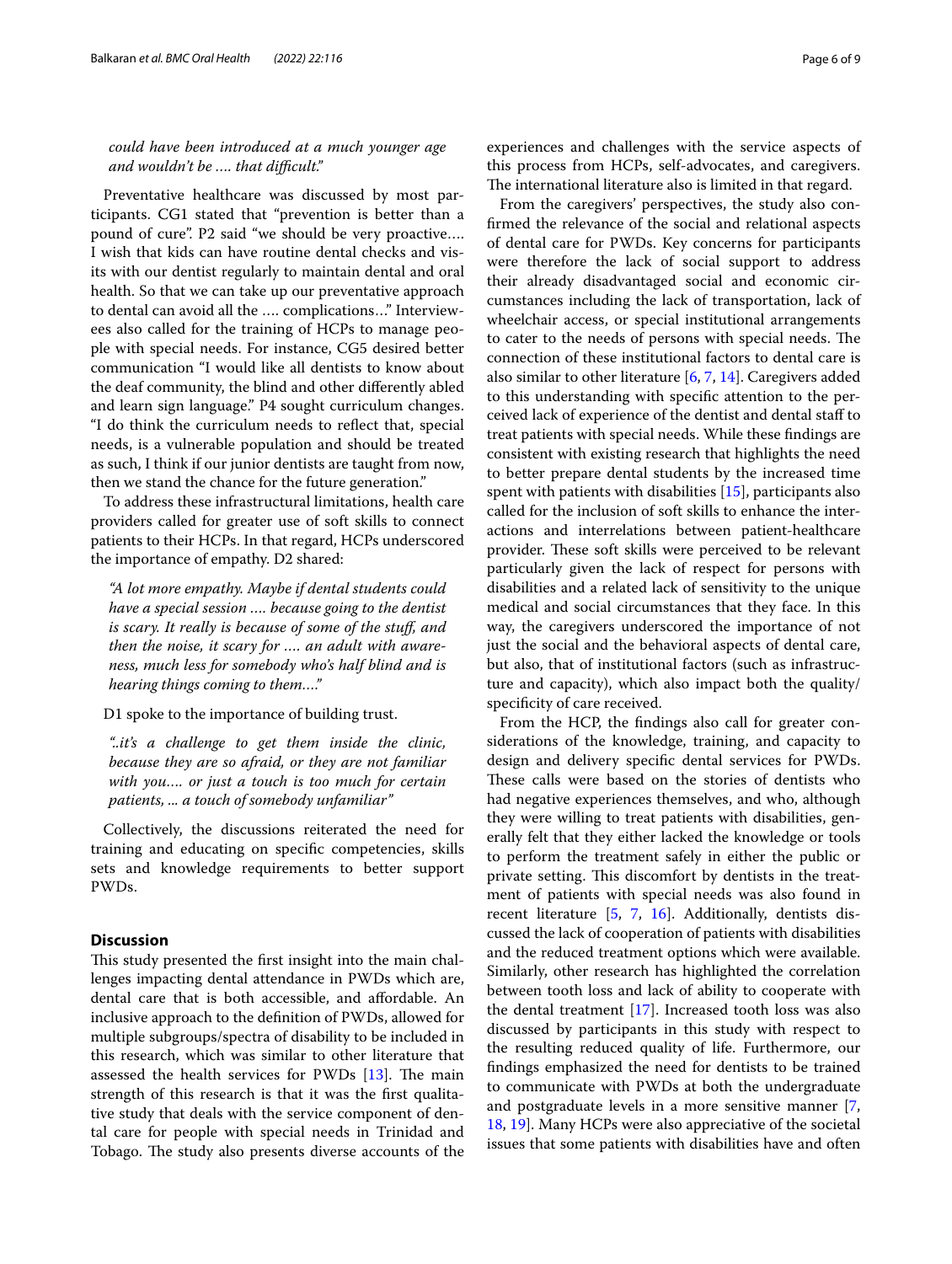stated that they attempted to alleviate pain before they referred them for specialist care. The current COVID-19 pandemic highlighted the need to meet the requirements of patients with special needs. The special needs dental clinic at the school was closed for almost one year and most private dental clinics were mandated by the government of Trinidad and Tobago to only perform emergency dental work at the beginning of the pandemic  $[20]$  $[20]$  $[20]$ . This disproportionately afected the dental attendance of people with special needs both at the dental school and in private practice, during the past year.

At a broader level, the inequalities in the delivery of oral healthcare have been shown in the barriers faced when accessing dental care at the primary level which has led to both the prevalence of disease and unmet dental needs of PWDs  $[5, 21]$  $[5, 21]$  $[5, 21]$  $[5, 21]$  $[5, 21]$ . These findings provide critical insights into the design and implementation of dental services to address these social, institutional and relational issues afecting the dental treatment of PWDs. Our research also highlighted several barriers at the national level, which require policy changes at the governmental level, such as grants, physical access and social support for this vulnerable group and their caregivers. In the case of Trinidad and Tobago, while there is free dental health; the services are limited and often do not accommodate people with special needs. The pandemic has undoubtedly intensifed some of these concerns related to access. Participants signaled therefore the need for a multilayered approach, which is rooted in behavior change strategies, but starts with public policy initiatives. Central to this behavior change approach is that of the training of healthcare providers, caregivers, and the wider public, with the knowledge and competencies needed to better integrate PWDs. One way to improve the level of professionalism is via service-learning with patients with spe-cial needs [[15](#page-7-14), [16](#page-7-15), [22](#page-8-0)]. Our research reaffirmed the need for more outreach projects with dental teams in the community to improve both the perceptions and experiences with the services for people with special needs. This is especially important given that caregivers play an important role in the prevention of dental disease through improved oral hygiene techniques [[17\]](#page-7-16). Our study also supports the need for clinics that treat people with special needs to collaborate to both identify and determine the practical and personal requirements of this population  $[14, 23]$  $[14, 23]$  $[14, 23]$  $[14, 23]$ . The physicians who were interviewed expressed the idea that a top-down approach could facilitate increased access to health care by people with special needs and highlighted the need for a multidisciplinary team approach. This suggestion was similar to other research that called for interprofessional collaboration in the healthcare of PWDs [[8,](#page-7-7) [24\]](#page-8-2). Research has also advocated for improved use of publicly-funded dental services

that have been integrated with other services that beneft this population  $[16, 25]$  $[16, 25]$  $[16, 25]$ . The findings underscore the critical role of the state in this process.

# **Limitations**

There were a few limitations to this study related to the use of online interviews and of HCPs, of caregivers located in one public dental care facility within Trinidad and Tobago, and the limited insights from PWDs. In the frst instance, these interviews were conducted online instead of the face-to-face method, due to the pandemic, which may have a diferent outcome, given the online platform. Although face-to-face interaction is commonly preferred, the interviewees may have felt more relaxed in their own environment to discuss the issues. Additionally, this mode of communication was welcomed by most caregivers, given the complexity of their day-to-day activities, which have now been increased as a result of the recent pandemic. The data analysis strategies (related to debriefng between co-authors with independent and collective coding as a way to triangulation interpretations of the data); a strategy which allowed for a cross-examination of researchers' questioning, interpretation and conclusions drawn from the data [\[26,](#page-8-4) [27](#page-8-5)].

Secondly, while this study presented new insights into dental care for special needs patients in Trinidad and Tobago, there was a lack of diversity with the selection of HCPs to capture diferences in training and experiences. As a major public health care facility, which provides free dental services to citizens of Trinidad and Tobago, the fndings however provide important baseline data for building an understanding of the present state of dental care within the public health care system and for expanding on these fndings to other public and private health care facilities within the country. Future research can therefore consider a more diverse pool of health care workers and caregivers. The data also suggests the need for further exploration of the training, resources, and perceptions of health care providers, both within the delivery of dental care and the type of outreach that are created to address vulnerable groups of persons within the broader society. The latter was similar to another research that underscored the need to both plan and deliver dental services that meet the needs of PWDs [[13](#page-7-12)].

Thirdly, there was limited data/perspectives from participants with special needs, with only two persons who considered themselves advocates for PWDs. With appropriate tools or methods future research can include the voice or experiences of persons with diferent special needs from those who participated in this research. The fndings also point to broader structural and social challenges that impact the quality and specifcity of dental services for PWDs. It is important in that regard for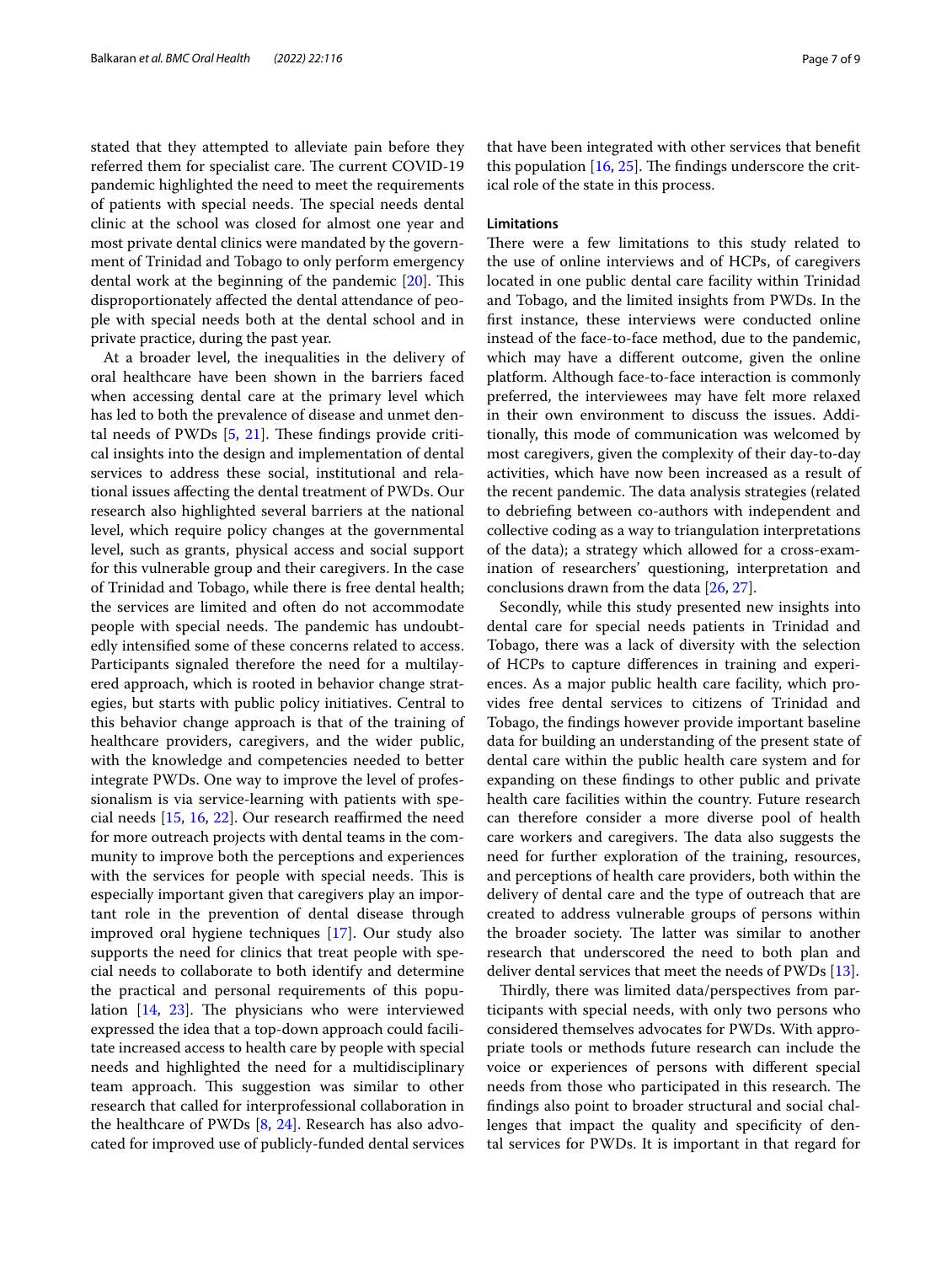future explorations of social inequalities and its impact of these populations and the equitable ways in which they are being or can be addressed.

# **Conclusions**

The study addressed challenges related to the dental care of PWDs. This qualitative study presented diverse insights from healthcare providers and caregivers with examinations of the social and behavioral aspects of dental care. The findings however suggest that while the behavioral model provides instructive insights into the dynamics of dental care for PWDs, institutional issues related to the specifcity of the service, the quality of the care provided, and the treatment of the HCPs all serve as critical aspects of how PWDs receive dental care. Given the need for more inclusive and equitable agendas in services provided for vulnerable persons, such as those with disabilities, the fndings strengthen the call for a national or public policy response with attention to public health education, outreach, and training of healthcare providers.

#### **Abbreviations**

PWDs: People with disabilities; HCP: Health care professionals; PI: Principal investigator; DHCPs: Dental health care providers; D: Dental professional; CG: Caregiver; P: Physician; M: Mixed; IC: Indo-Caribbean; AC: Afro-Caribbean; O: Other.

#### **Acknowledgements**

The authors wish to thank the participants of this study.

#### **Author contributions**

Dr. RB- conceptualization, methodology, data collection, formal analysis, writing- original draft preparation and review and editing. Dr. TE- methodology, formal analysis, writing- original draft preparation and review and editing. Prof. MP- writing- original draft preparation and review and editing. Prof. JIV- conceptualization, formal analysis, writing- original draft preparation and review and editing. All authors read and approved the fnal manuscript.

#### **Funding**

None.

#### **Availability of data and materials**

The datasets used and/or analyzed during the current study are available from the corresponding author on reasonable request.

#### **Declarations**

#### **Ethics approval and consent to participate**

The protocol for the study was approved by University of the West Indies Ethics Committee (CREC-SA.0073/11/2019 and CREC-SA.0600/11/2020). All procedures were in accordance with the Declaration of Helsinki. Informed consent was obtained from participants for study whereby participants were informed of the voluntary nature of the interviews before giving consent.

#### **Consent for publication**

Not applicable.

#### **Competing interests**

The authors declare that they have no competing interests.

#### **Author details**

<sup>1</sup>The University of the West Indies, St. Augustine, Trinidad and Tobago.<br><sup>2</sup>Institute of Dentistry University of Turku Turku, Finland <sup>3</sup>Arizona Scho Institute of Dentistry, University of Turku, Turku, Finland. <sup>3</sup> Arizona School of Dentistry and Oral Health, A.T. Still University, Mesa Arizona, USA. <sup>4</sup> Faculty of Medicine, University of Bergen, Bergen, Norway.

#### Received: 21 January 2022 Accepted: 31 March 2022 Published online: 09 April 2022

#### **References**

- <span id="page-7-0"></span>1. World Health Organization. Disability and health. Who.int. [https://www.](https://www.who.int/news-room/fact-sheets/detail/disability-and-health) [who.int/news-room/fact-sheets/detail/disability-and-health.](https://www.who.int/news-room/fact-sheets/detail/disability-and-health)
- <span id="page-7-1"></span>2. Vozza I, Cavallè E, Corridore D, Ripari F, Spota A, Brugnoletti O, et al. Preventive strategies in oral health for special needs patients. Ann Stomatol (Roma). 2016;6(3–4):96–9.
- <span id="page-7-2"></span>3. Emerson E, Madden R, Robertson J, Graham H, Hatton C, Llewellyn G. Intellectual and physical disability, social mobility, social inclusion & health. Lancaster: Centre for Disability Research, Lancaster University; 2009.
- <span id="page-7-3"></span>4. Lee J-Y, Lim K-C, Kim S-Y, Paik H-R, et al. Oral health status of the disabled compared with that of the non-disabled in Korea: a propensity score matching analysis. PLoS ONE. 2019;14(1):e0208246–e0208246.
- <span id="page-7-4"></span>5. Scambler S, Curtis SA. Contextualising disability and dentistry: challenging perceptions and removing barriers. Br Dent J. 2019;227(1):55–7.
- <span id="page-7-5"></span>6. Allerton L, Emerson E. British adults with chronic health conditions or impairments face signifcant barriers to accessing health services. Public Health. 2012;126(11):920–7.
- <span id="page-7-6"></span>7. Leal Rocha L, Vieira de Lima Saintrain M, Pimentel Gomes Fernandes Vieira-Meyer A. Access to dental public services by disabled persons. BMC Oral Health. 2015;15(1):35.
- <span id="page-7-7"></span>8. Lim MAWT, Liberali SAC, Calache H, Parashos P, Borromeo GL. Perspectives of the public dental workforce on the dental management of people with special needs. Aust Dent J. 2021;66(3):304–13.
- <span id="page-7-8"></span>9. Ministry of Social Development. National policy on persons with disabilities. 2019. [http://www.social.gov.tt/wp-content/uploads/2020/10/Natio](http://www.social.gov.tt/wp-content/uploads/2020/10/National-Policy-of-Persons-with-Disabailities-April-25-2019-1.pdf) [nal-Policy-of-Persons-with-Disabailities-April-25-2019-1.pdf](http://www.social.gov.tt/wp-content/uploads/2020/10/National-Policy-of-Persons-with-Disabailities-April-25-2019-1.pdf)
- <span id="page-7-9"></span>10. Connelly FM, Clandinin DJ. Stories of experience and narrative inquiry. Educ Res. 1990;19(5):2–14.
- <span id="page-7-10"></span>11. Lincoln YS, Guba EG. Naturalistic inquiry. Beverly Hills: Sage; 1985.
- <span id="page-7-11"></span>12. Baxter P, Jack S. Qualitative case study methodology: study design and implementation for novice researchers. TQR. 2008;22(13):544–59.
- <span id="page-7-12"></span>13. Phadraig CMG, Nunn J, Dougall A, O'Neill E, McLoughlin J, Guerin S. What should dental services for people with disabilities be like? Results of an Irish Delphi Panel Survey. PLoS ONE. 2014;9(11):e113393.
- <span id="page-7-13"></span>14. Flick K, Marchini L. The interprofessional role in dental caries management: from the social worker perspective. Dent Clin N Am. 2019;63(4):663–8.
- <span id="page-7-14"></span>15. Wolf AJ, Waldman HB, Milano M, Perlman SP. Dental students' experiences with and attitudes toward people with mental retardation. J Am Dent Assoc. 2004;135(3):353–7.
- <span id="page-7-15"></span>16. Williams JJ, Spangler CC, Yusaf NK. Barriers to dental care access for patients with special needs in an affluent metropolitan community. Spec Care Dentist. 2015;35(4):190–6.
- <span id="page-7-16"></span>17. Anders PL, Davis EL. Oral health of patients with intellectual disabilities: a systematic review. Spec Care Dentist. 2010;30(3):110–7.
- <span id="page-7-17"></span>18. Phadraig CMG, Grifths C, McCallion P, McCarron M, et al. Communication-based behaviour support for adults with intellectual disabilities receiving dental care: a focus group study exploring dentists' decisionmaking and communication. J Intellect Disabil. 2019;23(4):526–40.
- <span id="page-7-18"></span>19. Espinoza KM, Heaton LJ. Communicating with patients with special health care needs. Dent Clin N Am. 2016;60(3):693–705.
- <span id="page-7-19"></span>20. Dental Council of Trinidad and Tobago. Message from the Dental Council of Trinidad and Tobago. [https://dctt.org.tt/media\\_images/Covid%2019%](https://dctt.org.tt/media_images/Covid%2019%20Update%20%20120521%20merge.pdf) [20Update%20%20120521%20merge.pdf.](https://dctt.org.tt/media_images/Covid%2019%20Update%20%20120521%20merge.pdf)
- <span id="page-7-20"></span>21. Faulks D, Freedman L, Thompson S, Sagheri D, Dougall A. The value of education in special care dentistry as a means of reducing inequalities in oral health. Eur J Dent Educ. 2012;16(4):195–201.